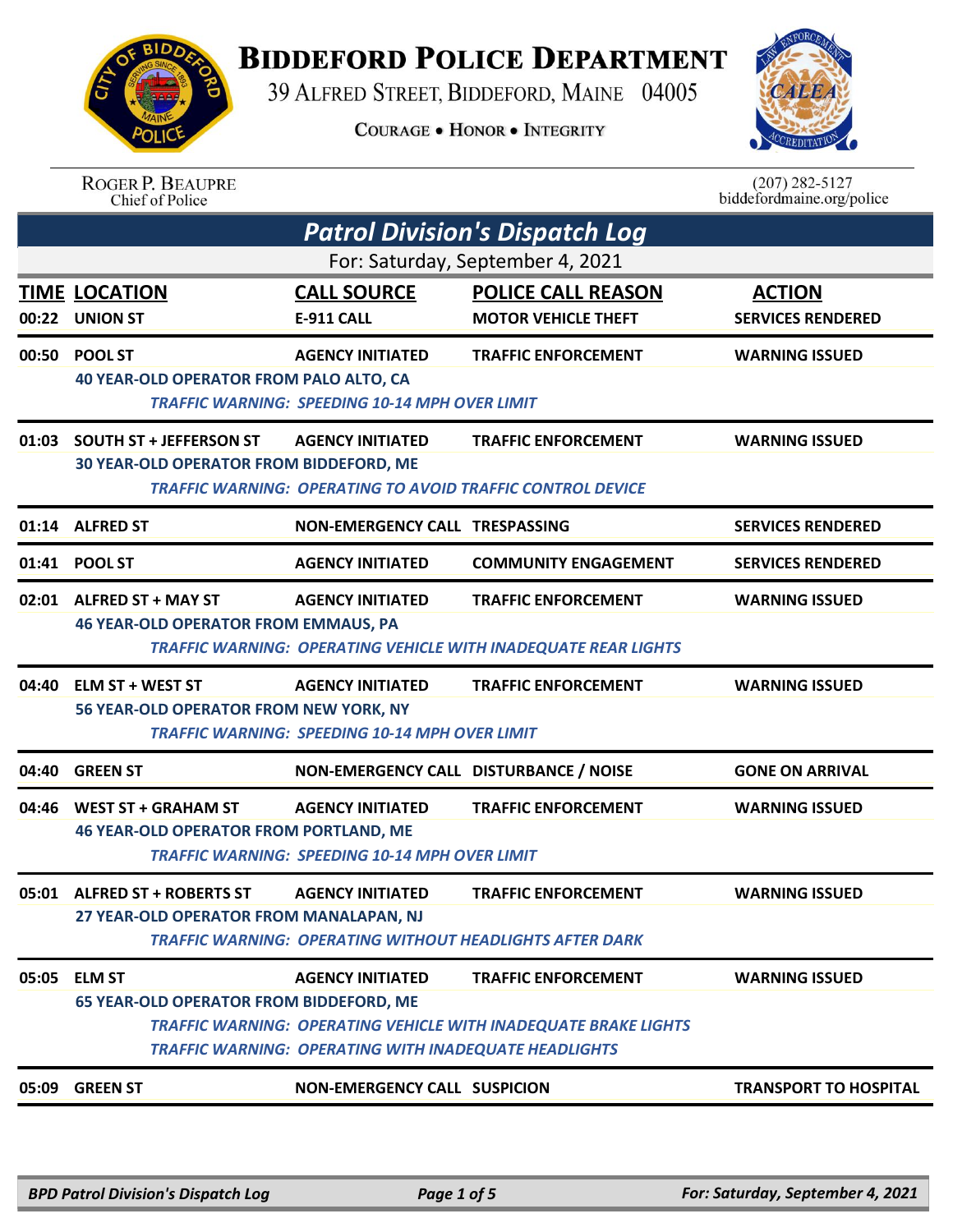|       | <b>TIME LOCATION</b><br>06:07 HILL ST + ACORN ST<br><b>63 YEAR-OLD OPERATOR FROM BIDDEFORD, ME</b> | <b>CALL SOURCE</b><br><b>AGENCY INITIATED</b><br><b>TRAFFIC WARNING: FAILURE TO REGISTER VEHICLE</b>                                            | <b>POLICE CALL REASON</b><br><b>TRAFFIC ENFORCEMENT</b>                                                                                                                      | <b>ACTION</b><br><b>WARNING ISSUED</b> |
|-------|----------------------------------------------------------------------------------------------------|-------------------------------------------------------------------------------------------------------------------------------------------------|------------------------------------------------------------------------------------------------------------------------------------------------------------------------------|----------------------------------------|
|       | 06:19 CHICOPEE LN                                                                                  | <b>NON-EMERGENCY CALL THEFT</b>                                                                                                                 |                                                                                                                                                                              | <b>REPORT TAKEN</b>                    |
|       | 07:12 HARDING ST                                                                                   | <b>AGENCY INITIATED</b>                                                                                                                         | <b>PAPERWORK</b>                                                                                                                                                             | <b>PAPERWORK NOT SERVED</b>            |
|       | 07:22 MASON ST                                                                                     | <b>AGENCY INITIATED</b>                                                                                                                         | <b>PAPERWORK</b>                                                                                                                                                             | <b>PAPERWORK NOT SERVED</b>            |
|       | 07:39 FORTUNES ROCKS RD                                                                            | <b>AGENCY INITIATED</b>                                                                                                                         | <b>COMMUNITY ENGAGEMENT</b>                                                                                                                                                  | <b>SERVICES RENDERED</b>               |
|       | 07:49 BEACH HOUSE LN                                                                               | <b>AGENCY INITIATED</b>                                                                                                                         | <b>COMMUNITY ENGAGEMENT</b>                                                                                                                                                  | <b>SERVICES RENDERED</b>               |
|       | 07:53 ALFRED ST + BIRCH ST<br>28 YEAR-OLD OPERATOR FROM BIDDEFORD, ME                              | <b>AGENCY INITIATED</b><br><b>TRAFFIC WARNING: FAILING TO CARRY VEHICLE REGISTRATION</b><br><b>TRAFFIC WARNING: SPEEDING 1-9 MPH OVER LIMIT</b> | <b>TRAFFIC ENFORCEMENT</b>                                                                                                                                                   | <b>WARNING ISSUED</b>                  |
|       | 08:00 ALFRED ST +<br>DEFENDANT: A  AGE: 17  RESIDENT OF: WINDHAM, ME                               | <b>AGENCY INITIATED</b><br><b>CHARGE: THEFT BY RECEIVING STOLEN PROPERTY</b>                                                                    | <b>PAPERWORK</b>                                                                                                                                                             | <b>SUMMONS ISSUED</b>                  |
|       | 08:04 ALFRED ST<br>26 YEAR-OLD OPERATOR FROM BIDDEFORD, ME                                         | <b>AGENCY INITIATED</b><br><b>TRAFFIC CITATION: SPEEDING 15-19 MPH OVER LIMIT</b>                                                               | <b>TRAFFIC ENFORCEMENT</b><br><b>TRAFFIC CITATION: FAILING TO PRODUCE EVIDENCE OF VEHICLE INSURANCE</b><br>TRAFFIC WARNING: OPERATE VEHICLE W/O VALID INSPECTION CERTIFICATE | <b>VSAC ISSUED</b>                     |
| 08:19 | <b>ELM ST + DARTMOUTH ST</b><br>37 YEAR-OLD OPERATOR FROM PORTLAND, ME                             | <b>AGENCY INITIATED</b>                                                                                                                         | <b>TRAFFIC ENFORCEMENT</b><br><b>TRAFFIC WARNING: OPERATE VEHICLE W/O VALID INSPECTION CERTIFICATE</b>                                                                       | <b>WARNING ISSUED</b>                  |
|       | 08:30 ELM ST<br><b>64 YEAR-OLD OPERATOR FROM KENNEBUNKPORT, ME</b>                                 | <b>AGENCY INITIATED</b><br><b>TRAFFIC CITATION: SPEEDING 10-14 MPH OVER LIMIT</b>                                                               | <b>TRAFFIC ENFORCEMENT</b>                                                                                                                                                   | <b>VSAC ISSUED</b>                     |
|       | 08:31 MISTY MEADOWS DR                                                                             | <b>NON-EMERGENCY CALL OUT FOR FOLLOW UP</b>                                                                                                     |                                                                                                                                                                              | <b>SERVICES RENDERED</b>               |
|       | 08:47 ELM ST<br>28 YEAR-OLD OPERATOR FROM BIDDEFORD, ME                                            | <b>AGENCY INITIATED</b><br><b>TRAFFIC WARNING: SPEEDING 10-14 MPH OVER LIMIT</b>                                                                | <b>TRAFFIC ENFORCEMENT</b><br>TRAFFIC WARNING: FAILING TO NOTIFY STATE OF NAME AND ADDRESS CHANGE                                                                            | <b>WARNING ISSUED</b>                  |
|       | 08:52 MAY ST                                                                                       | NON-EMERGENCY CALL CRIMINAL MISCHIEF                                                                                                            |                                                                                                                                                                              | <b>REPORT TAKEN</b>                    |
| 08:57 | <b>PRECOURT ST + BAKERS WAY AGENCY INITIATED</b><br>52 YEAR-OLD OPERATOR FROM BIDDEFORD, ME        | <b>TRAFFIC CITATION: SPEEDING 10-14 MPH OVER LIMIT</b>                                                                                          | <b>TRAFFIC ENFORCEMENT</b><br><b>TRAFFIC WARNING: FAILING TO NOTIFY STATE OF NAME AND ADDRESS CHANGE</b>                                                                     | <b>VSAC ISSUED</b>                     |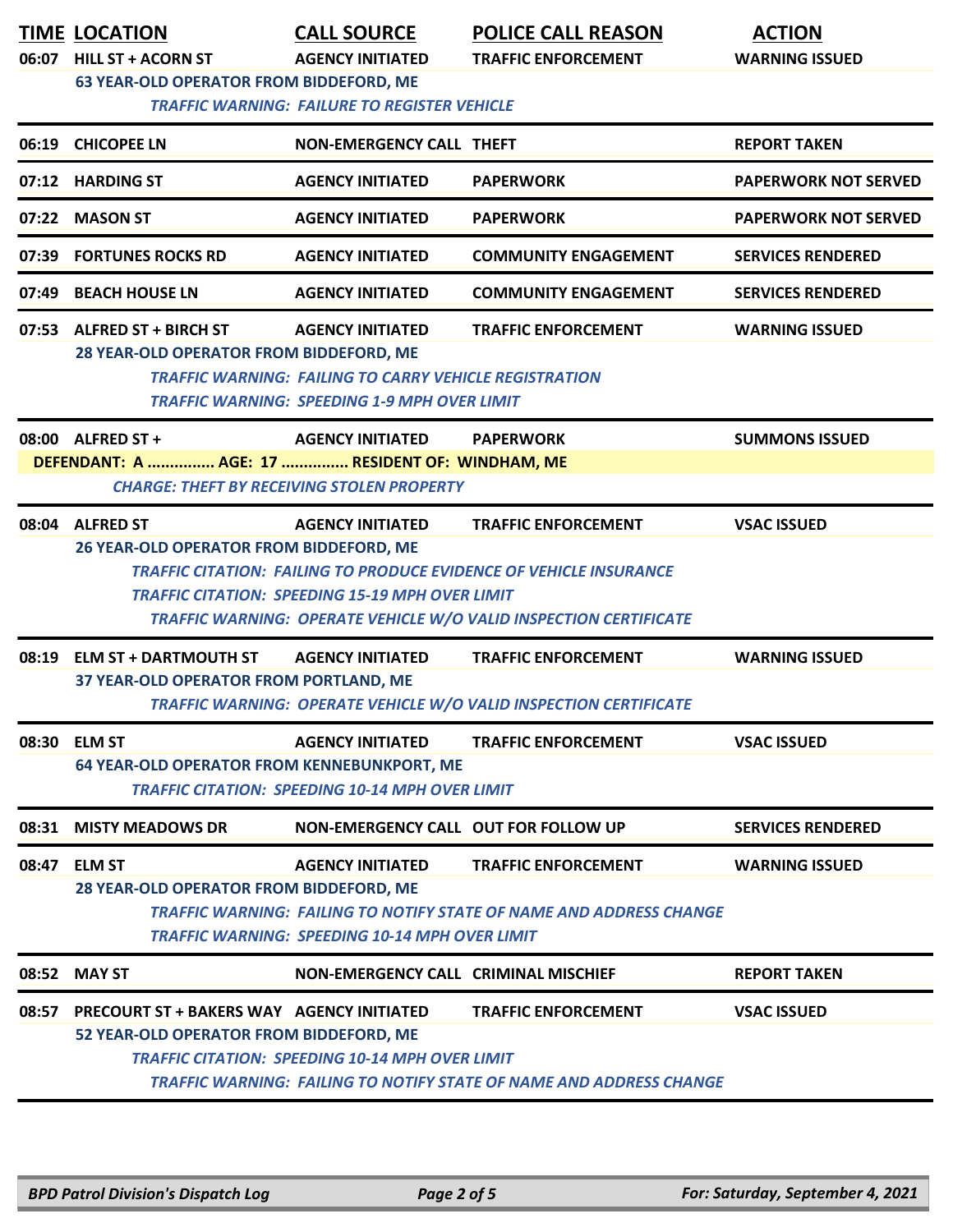| 09:11 | <b>TIME LOCATION</b><br>PRECOURT ST + BAKERS WAY AGENCY INITIATED<br>25 YEAR-OLD OPERATOR FROM BIDDEFORD, ME | <b>CALL SOURCE</b><br><b>TRAFFIC WARNING: SPEEDING 10-14 MPH OVER LIMIT</b>       | <b>POLICE CALL REASON</b><br><b>TRAFFIC ENFORCEMENT</b>                                                        | <b>ACTION</b><br><b>WARNING ISSUED</b> |
|-------|--------------------------------------------------------------------------------------------------------------|-----------------------------------------------------------------------------------|----------------------------------------------------------------------------------------------------------------|----------------------------------------|
| 09:12 | <b>MAIN ST</b>                                                                                               | <b>AGENCY INITIATED</b>                                                           | <b>COMMUNITY ENGAGEMENT</b>                                                                                    | <b>NO VIOLATION</b>                    |
| 09:25 | <b>MAIN ST</b>                                                                                               | <b>NON-EMERGENCY CALL CHECK WELFARE</b>                                           |                                                                                                                | <b>SERVICES RENDERED</b>               |
| 09:26 | <b>ORCHARD ST</b>                                                                                            | NON-EMERGENCY CALL CRIMINAL MISCHIEF                                              |                                                                                                                | <b>SERVICES RENDERED</b>               |
| 09:28 | <b>ALFRED ST + GRAHAM ST</b><br>60 YEAR-OLD OPERATOR FROM OLD ORCHARD BEACH, ME                              | <b>AGENCY INITIATED</b><br><b>TRAFFIC WARNING: SPEEDING 1-9 MPH OVER LIMIT</b>    | <b>TRAFFIC ENFORCEMENT</b>                                                                                     | <b>WARNING ISSUED</b>                  |
|       | 09:34 ALFRED ST<br>76 YEAR-OLD OPERATOR FROM SACO, ME                                                        | <b>AGENCY INITIATED</b>                                                           | <b>TRAFFIC ENFORCEMENT</b><br>TRAFFIC WARNING: OPERATE VEHICLE W/O VALID INSPECTION CERTIFICATE                | <b>WARNING ISSUED</b>                  |
|       | 09:38 ELM ST                                                                                                 |                                                                                   | NON-EMERGENCY CALL VEHICLE CRASH - POLICE ONLY                                                                 | <b>STATE FORM TAKEN</b>                |
|       | 09:56 BACON ST                                                                                               |                                                                                   | <b>NON-EMERGENCY CALL DOMESTIC COMPLAINTS</b>                                                                  | <b>REPORT TAKEN</b>                    |
|       | 09:56 GEORGE ST                                                                                              | <b>WALK-IN AT STATION</b>                                                         | <b>THEFT</b>                                                                                                   | <b>REPORT TAKEN</b>                    |
|       | 10:07 ELM ST                                                                                                 | NON-EMERGENCY CALL HARASSMENT                                                     |                                                                                                                | <b>SERVICES RENDERED</b>               |
| 10:11 | <b>ELM ST + ALFRED ST</b>                                                                                    | <b>RADIO</b>                                                                      | <b>ALL OTHER</b>                                                                                               | <b>REFERRED OTHER AGENCY</b>           |
|       | 10:16 WEST ST + GRAHAM ST                                                                                    |                                                                                   | NON-EMERGENCY CALL VEHICLE CRASH - POLICE ONLY                                                                 | <b>STATE FORM TAKEN</b>                |
| 10:21 | <b>ELM ST + DARTMOUTH ST</b><br>50 YEAR-OLD OPERATOR FROM KENNEBUNK, ME                                      | <b>AGENCY INITIATED</b>                                                           | <b>TRAFFIC ENFORCEMENT</b><br>TRAFFIC CITATION: OPERATE VEHICLE W/O VALID INSPECTION CERTIFICATE               | <b>VSAC ISSUED</b>                     |
|       | 10:28 FORTUNES ROCKS RD                                                                                      | <b>AGENCY INITIATED</b>                                                           | <b>COMMUNITY ENGAGEMENT</b>                                                                                    | <b>NO VIOLATION</b>                    |
|       | 10:32 ALFRED ST + MAY ST<br>33 YEAR-OLD OPERATOR FROM HARWINTON, CT                                          | <b>AGENCY INITIATED</b>                                                           | <b>TRAFFIC ENFORCEMENT</b><br><b>TRAFFIC CITATION: USE OF HANDHELD DEVICE WHILE OPERATING MV (1ST OFFENSE)</b> | <b>VSAC ISSUED</b>                     |
|       | 10:36 BEACH HOUSE LN                                                                                         | <b>AGENCY INITIATED</b>                                                           | <b>COMMUNITY ENGAGEMENT</b>                                                                                    | <b>NO VIOLATION</b>                    |
|       | 10:43 ORCHARD ST                                                                                             | <b>NON-EMERGENCY CALL ALL OTHER</b>                                               |                                                                                                                | <b>REFERRED OTHER AGENCY</b>           |
|       | 11:14 ALFRED ST                                                                                              | NON-EMERGENCY CALL ASSIST CITIZEN                                                 |                                                                                                                | <b>SERVICES RENDERED</b>               |
|       | 11:16 ALFRED ST<br><b>CHARGE: DOMESTIC VIOLENCE ASSAULT</b>                                                  | NON-EMERGENCY CALL PRISONER PROCESS                                               | DEFENDANT: LAWRENCE ROUELLETTE  AGE: 50  RESIDENT OF: BIDDEFORD, ME                                            | <b>ARREST(S) MADE</b>                  |
|       | <b>11:26 MAIN ST</b>                                                                                         | NON-EMERGENCY CALL THEFT                                                          |                                                                                                                | <b>REPORT TAKEN</b>                    |
|       | 11:46 WEST ST + EVANTHIA DR<br>74 YEAR-OLD OPERATOR FROM SANFORD, ME                                         | <b>AGENCY INITIATED</b><br><b>TRAFFIC CITATION: SPEEDING 15-19 MPH OVER LIMIT</b> | <b>TRAFFIC ENFORCEMENT</b>                                                                                     | <b>VSAC ISSUED</b>                     |
|       | <b>BPD Patrol Division's Dispatch Log</b>                                                                    | Page 3 of 5                                                                       |                                                                                                                | For: Saturday, September 4, 2021       |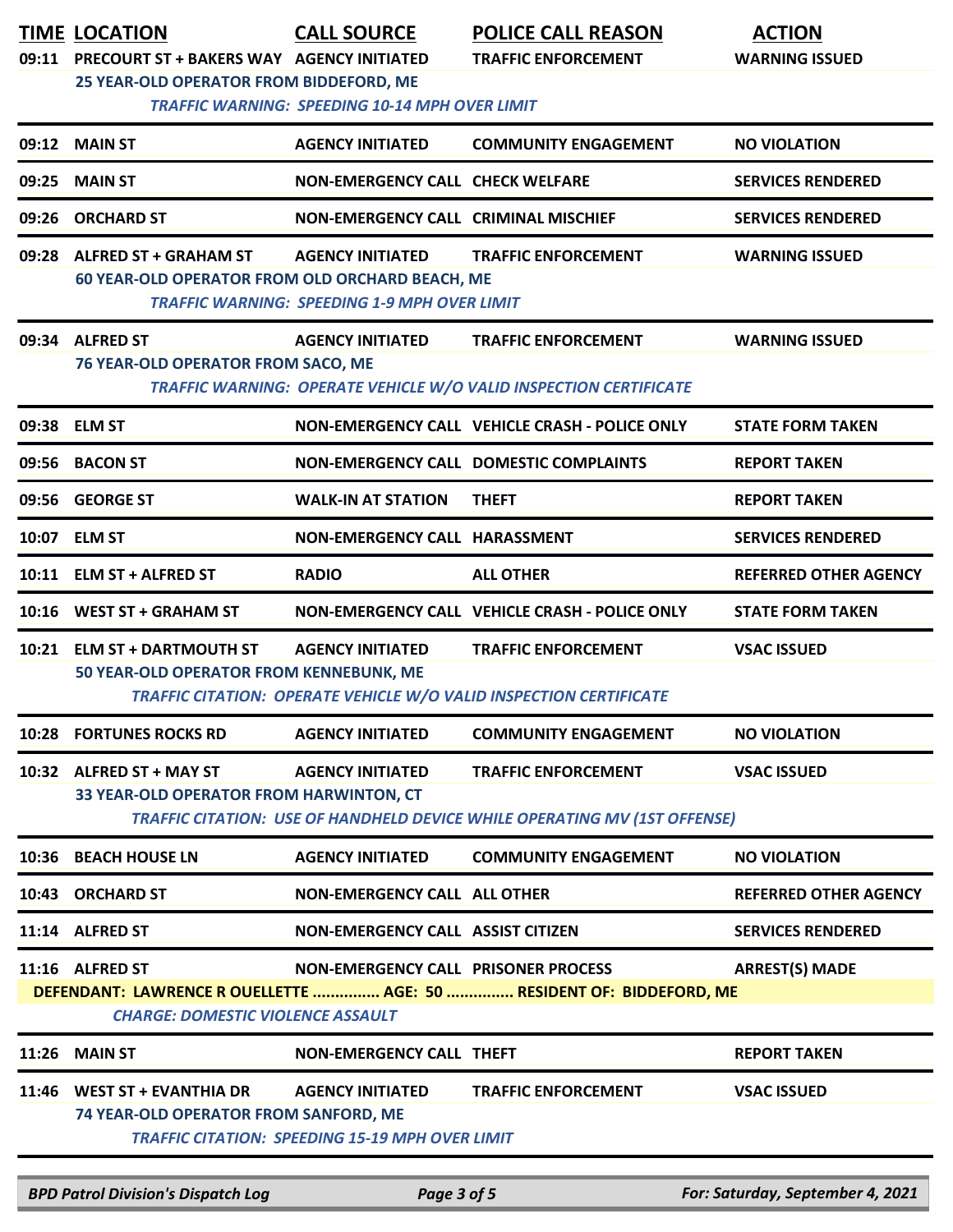|       | <b>TIME LOCATION</b><br>11:58 ALFRED ST + BOULDER WAY                                                                        | <b>CALL SOURCE</b><br><b>NON-EMERGENCY CALL BOLO</b>                                    | <b>POLICE CALL REASON</b>                                                                                                                                                                                  | <b>ACTION</b><br><b>NEGATIVE CONTACT</b> |
|-------|------------------------------------------------------------------------------------------------------------------------------|-----------------------------------------------------------------------------------------|------------------------------------------------------------------------------------------------------------------------------------------------------------------------------------------------------------|------------------------------------------|
| 12:08 | <b>PIKE ST</b>                                                                                                               |                                                                                         | NON-EMERGENCY CALL DOMESTIC COMPLAINTS                                                                                                                                                                     | <b>UNFOUNDED</b>                         |
|       | 12:16 ELM ST<br><b>60 YEAR-OLD OPERATOR FROM KENNEBUNK, ME</b>                                                               | <b>AGENCY INITIATED</b>                                                                 | <b>TRAFFIC ENFORCEMENT</b><br><b>TRAFFIC CITATION: PASSENGER LESS THAN 18 YOA NOT SECURED IN SEAT BELT 1ST OFFENSE</b>                                                                                     | <b>VSAC ISSUED</b>                       |
|       | 12:19 ALFRED ST                                                                                                              | <b>NON-EMERGENCY CALL BOLO</b>                                                          |                                                                                                                                                                                                            | <b>NEGATIVE CONTACT</b>                  |
|       | 12:47 HILL ST<br>DEFENDANT: JENNA M FARO  AGE: 35  RESIDENT OF: METHUEN, MA<br><b>CHARGE: DOMESTIC VIOL RECKLESS CONDUCT</b> |                                                                                         | <b>WALK-IN AT STATION DOMESTIC COMPLAINTS</b>                                                                                                                                                              | <b>ARREST(S) MADE</b>                    |
|       | <b>13:30 MAIN ST</b>                                                                                                         | <b>AGENCY INITIATED</b>                                                                 | <b>COMMUNITY ENGAGEMENT</b><br>DEFENDANT: CIVIL VIOLATION BY A MALE  AGE: 33  RESIDENT OF: PORTLAND, ME<br>CHARGE: DOGS PROHIBITED FROM CERTAIN AREA: SCHOOL YARDS-PLAYGROUNDS-ATHLETIC FIELDS (2 charges) | <b>SUMMONS ISSUED</b>                    |
|       | 13:45 MAY ST                                                                                                                 | <b>AGENCY INITIATED</b>                                                                 | <b>OUT FOR FOLLOW UP</b>                                                                                                                                                                                   | <b>SERVICES RENDERED</b>                 |
|       | 14:16 LESTER B ORCUTT BLVD                                                                                                   | <b>WALK-IN AT STATION</b>                                                               | <b>ARTICLES LOST/FOUND</b>                                                                                                                                                                                 | <b>REPORT TAKEN</b>                      |
|       | 14:36 MEDICAL CENTER DR                                                                                                      | NON-EMERGENCY CALL CHECK WELFARE                                                        |                                                                                                                                                                                                            | <b>SERVICES RENDERED</b>                 |
|       | 15:01 PIKE ST                                                                                                                | <b>WALK-IN AT STATION</b>                                                               | <b>ESCORTS / RELAYS</b>                                                                                                                                                                                    | <b>SERVICES RENDERED</b>                 |
| 15:17 | <b>STONE ST</b>                                                                                                              | <b>WALK-IN AT STATION</b>                                                               | <b>CIVIL COMPLAINT</b>                                                                                                                                                                                     | <b>CIVIL COMPLAINT</b>                   |
| 15:39 | <b>DENNETT RD</b>                                                                                                            | <b>E-911 CALL</b>                                                                       | 911 MISUSE                                                                                                                                                                                                 | <b>SERVICES RENDERED</b>                 |
| 15:53 | <b>MAIN ST</b>                                                                                                               | E-911 CALL                                                                              | <b>CHECK WELFARE</b>                                                                                                                                                                                       | <b>GONE ON ARRIVAL</b>                   |
| 16:16 | <b>MARINER WAY</b>                                                                                                           | <b>NON-EMERGENCY CALL SUSPICION</b>                                                     |                                                                                                                                                                                                            | <b>NEGATIVE CONTACT</b>                  |
|       | 16:32 ALFRED ST + WASHINGTON S AGENCY INITIATED<br><b>43 YEAR-OLD OPERATOR FROM KENNEBUNK, ME</b>                            | <b>TRAFFIC WARNING: FAILURE TO REGISTER VEHICLE</b>                                     | <b>TRAFFIC ENFORCEMENT</b>                                                                                                                                                                                 | <b>WARNING ISSUED</b>                    |
|       | 16:43 ST MARYS ST                                                                                                            | NON-EMERGENCY CALL CHECK WELFARE                                                        |                                                                                                                                                                                                            | <b>SERVICES RENDERED</b>                 |
|       | <b>16:46 MAIN ST</b>                                                                                                         | NON-EMERGENCY CALL JUVENILE OFFENSES                                                    |                                                                                                                                                                                                            | <b>GONE ON ARRIVAL</b>                   |
|       | 17:06 ALFRED ST                                                                                                              |                                                                                         | NON-EMERGENCY CALL ASSIST OTHER AGENCY                                                                                                                                                                     | <b>SERVICES RENDERED</b>                 |
|       | 17:09 MT VERNON ST<br><b>CHARGE: DOMESTIC VIOLENCE, AGG ASSAULT</b><br><b>CHARGE: WARRANT ARREST</b>                         | <b>E-911 CALL</b>                                                                       | <b>DOMESTIC COMPLAINTS</b><br>DEFENDANT: JOSHUA A YOUNG  AGE: 32  RESIDENT OF: BIDDEFORD, ME                                                                                                               | <b>ARREST(S) MADE</b>                    |
|       | 17:20 ALFRED ST                                                                                                              | WALK-IN AT STATION PAPERWORK<br><b>CHARGE: THEFT BY UNAUTHORIZED TAKING OR TRANSFER</b> | DEFENDANT: JEFFREY WAYNE HITCHCOCK  AGE: 38  RESIDENT OF: BIDDEFORD, ME                                                                                                                                    | <b>SUMMONS ISSUED</b>                    |
|       | 17:30 SULLIVAN ST                                                                                                            | <b>E-911 CALL</b>                                                                       | <b>ASSAULT</b>                                                                                                                                                                                             | <b>REPORT TAKEN</b>                      |
|       | <b>BPD Patrol Division's Dispatch Log</b>                                                                                    | Page 4 of 5                                                                             |                                                                                                                                                                                                            | For: Saturday, September 4, 2021         |